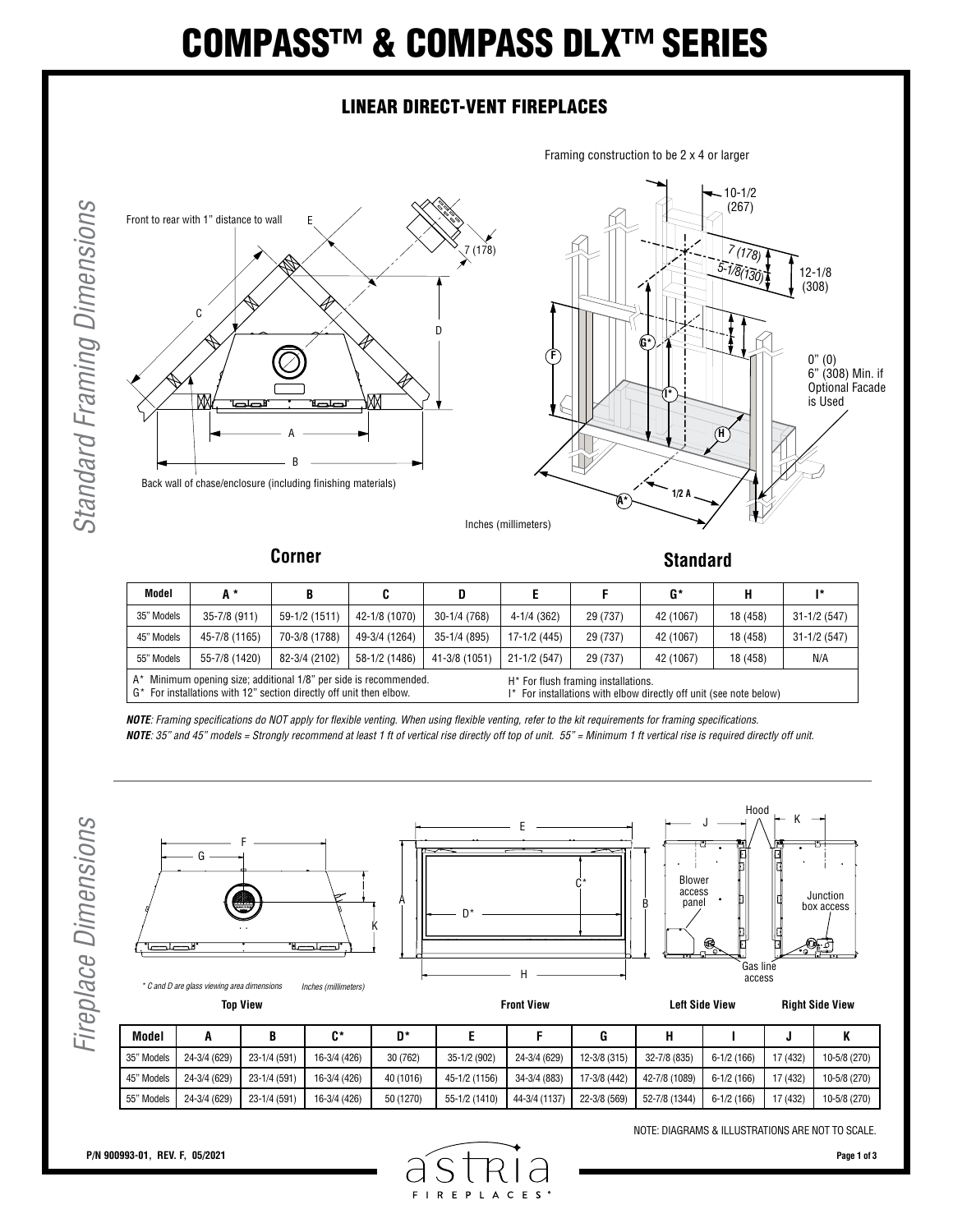## COMPASS™ & COMPASS DLX™ SERIES





| <b>Framing Dimensions - Inches (millimeters)</b> |               |          |          |             |               |              |               |              |  |
|--------------------------------------------------|---------------|----------|----------|-------------|---------------|--------------|---------------|--------------|--|
|                                                  | A             | В        | C        | D           | E*            | E*           | G             | H*           |  |
| 45" Models                                       | 45-7/8 (1165) | 18 (458) | 29 (737) | $3-1/2(89)$ | 81-1/2 (2070) | $1-1/2$ (38) | 43-1/2 (1105) | $5-1/8(130)$ |  |
| 55" Models                                       | 55-7/8 (1420) | 18 (458) | 29 (737) | $3-1/2(89)$ | 81-1/2 (2070) | $1-1/2$ (38) | 53-1/2 (1359) | $5-1/8(130)$ |  |
|                                                  |               |          |          |             |               |              |               |              |  |

D\* Maximum allowable depth

E\* Minimum height from appliance base to ceiling

F\* Minimum distance from framed opening to ceiling

*NOTE: Unit must be installed a minimum of 6" off floor if the optional facade is to be installed.*

*TVs should not be used in situations where the actual TV temperature exceeds the manufacturer's technical specification. Contact the TV manufacturer directly if you cannot locate this information or have questions regarding this information.*

| Model      | Top Vent with one 90° Elbow*<br>(55" models require 12" of vertical rise directly off unit) |                                                |  |  |  |  |
|------------|---------------------------------------------------------------------------------------------|------------------------------------------------|--|--|--|--|
|            | Secure Vent <sup>®</sup><br>(using rigid elbow)                                             | Secure Flex <sup>®</sup><br>(using flex elbow) |  |  |  |  |
| 35" Models | 47" (1194 mm)*                                                                              | 49" (1245 mm)*                                 |  |  |  |  |
| 45" Models | 52" (1321 mm)*                                                                              | 54" (1372 mm)*                                 |  |  |  |  |
| 55" Models | 62" (1575 mm)*                                                                              | 64" (1626 mm)*                                 |  |  |  |  |

**\* Includes 3" clearance to combustibles (required above vent components)**



**Shelf Above Fireplace With Top Venting**

*Specifications and clearances are subject to change without notice. Refer to Installation and Operation Manual before installation of these appliances for updated dimensions and instructions.*

NOTE: DIAGRAMS & ILLUSTRATIONS ARE NOT TO SCALE.